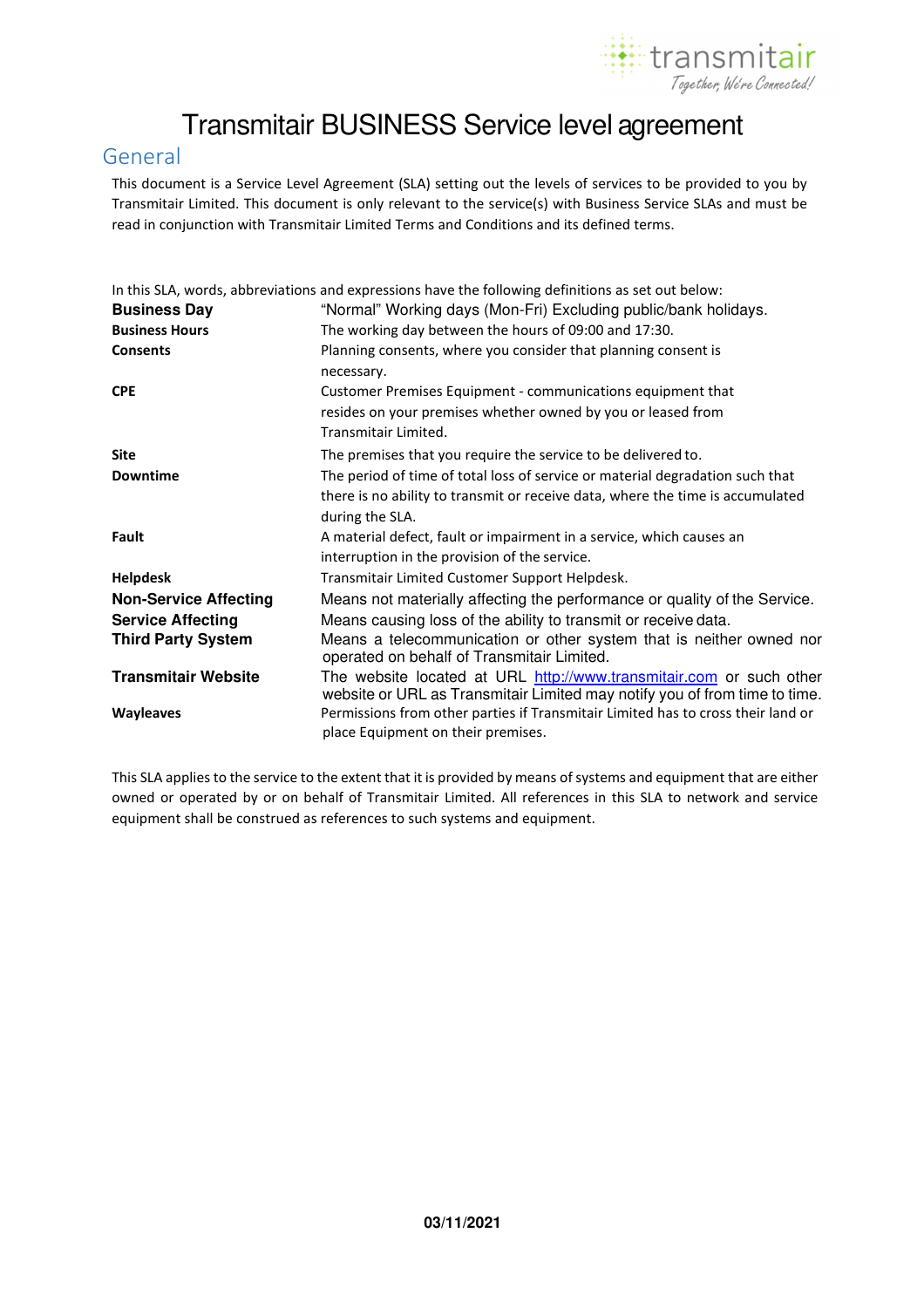# **Provisioning of Service(s):**



Wireless Service provision requires a survey and installation of CPE. This may involve some preliminary work on your part to obtain Wayleaves and Consents and to ensure the safety of the Transmitair Limited installation team. You will be informed of this before a physical site survey is conducted.

Where possible the installation will be carried out at the same time as the survey. Otherwise, Transmitair Limited will agree a date for installation with you at the time of the survey.

Transmitair Limited will make every effort to provide service by the agreed installation date.

## **Survey:**

Transmitair Limited will endeavour to complete the survey within 5 working days of you signing the contract, subject to the availability of your representative to provide the necessary access.

Transmitair Limited will make every effort to attend your premises at the time agreed. You will be informed of any unavoidable delay immediately by the Installation Manager and, if necessary, alternative arrangements will be made.

Transmitair Limited will provide you with supporting documentation to assist you in obtaining the Wayleaves or Consents.

## **Installation**

Transmitair Limited will endeavour to complete the installation within 10 working days of the survey, subject to the availability of your representative to provide the necessary access.

Transmitair Limited staff will make every effort to attend your Site at the time agreed. You will be advised of any unavoidable delay immediately by the Installation Manager and, if necessary, alternative arrangements made.

Transmitair Limited will endeavour to inform you of any installation delay at least 24 hours before the installation is due and agree a new installation date.

If an installation fails for any reason beyond Transmitair Limited's control (such as failure to find a suitable location to mount the CPE), Transmitair Limited will suggest alternative service offerings or, if these are unacceptable to you, we will offer to cancel the contract.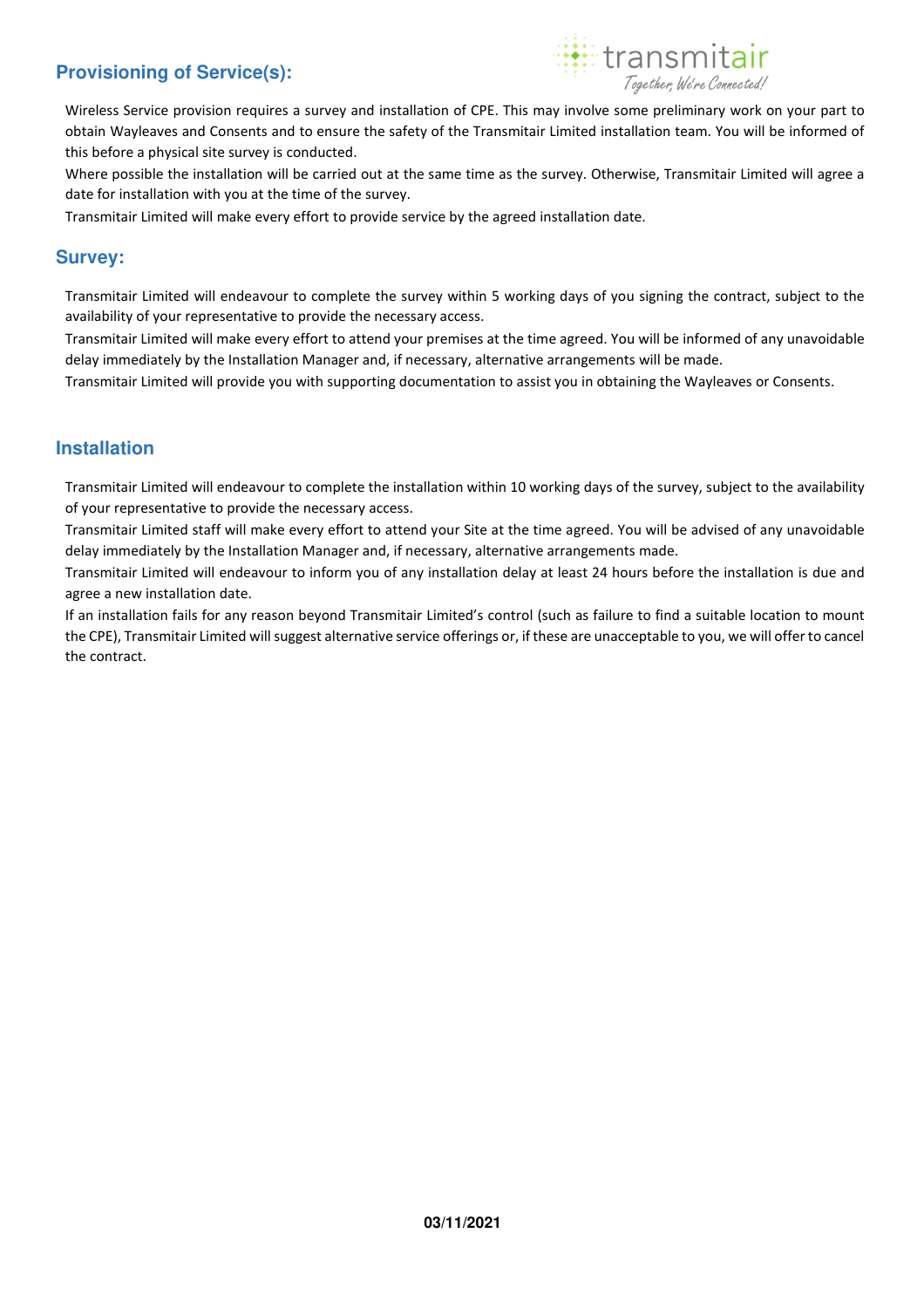# **Service Monitoring and Reporting**



Transmitair Limited has systems that monitor the service delivery platform 24 hours a day, 365 days per year. All systems are proactively monitored by the Network Operations Centre (NOC) team within Business hours. Outside these hours core network issues are automatically alerted to the on-call engineer 24-7-365 and escalated if not acknowledged.

#### Service Fault Reporting and Categorisation

Faults can be reported 24 hours a day, 365 days per year via the Transmitair customer portal or directly by emailing support@transmitair.com. The fault will then be categorised and a ticket raised by the Network Operations Centre Team.

Fault Categorisation:

Priority 1 (P1): Greater than 50% loss of Service

Faults that cause a complete loss of service or greater than 50% loss of service, for example:

| <b>Typical P1 Faults</b>             |  |  |  |  |
|--------------------------------------|--|--|--|--|
| Subscriber Unit Failure              |  |  |  |  |
| <b>Router Failure</b>                |  |  |  |  |
| Cable or POE Failure/Issue           |  |  |  |  |
| Sector or Base Station Failure       |  |  |  |  |
| Core Network Outages                 |  |  |  |  |
| Data Rates Degraded > 50%:           |  |  |  |  |
| Severe Packet Loss<br>Severe Latency |  |  |  |  |

#### Priority 2 (P2): Less than 50% Loss of Service

Faults that cause the client to lose less than 50% service quality, for example:

| <b>Typical P2 Faults</b>    |  |  |
|-----------------------------|--|--|
| Packet Loss                 |  |  |
| Latency                     |  |  |
| <b>IP Address Conflicts</b> |  |  |
| Data Rates Degraded <50%:   |  |  |
| Packet Loss<br>.            |  |  |

**Latency** 

#### Priority 3 (P3): Quality Impairments

These are quality related faults, for example:

| <b>Typical P3 Faults</b>  |
|---------------------------|
| Slow Browsing             |
| Unable to access websites |
| Access List Issues        |
| <b>DNS Request Errors</b> |
| IP address being blocked  |
|                           |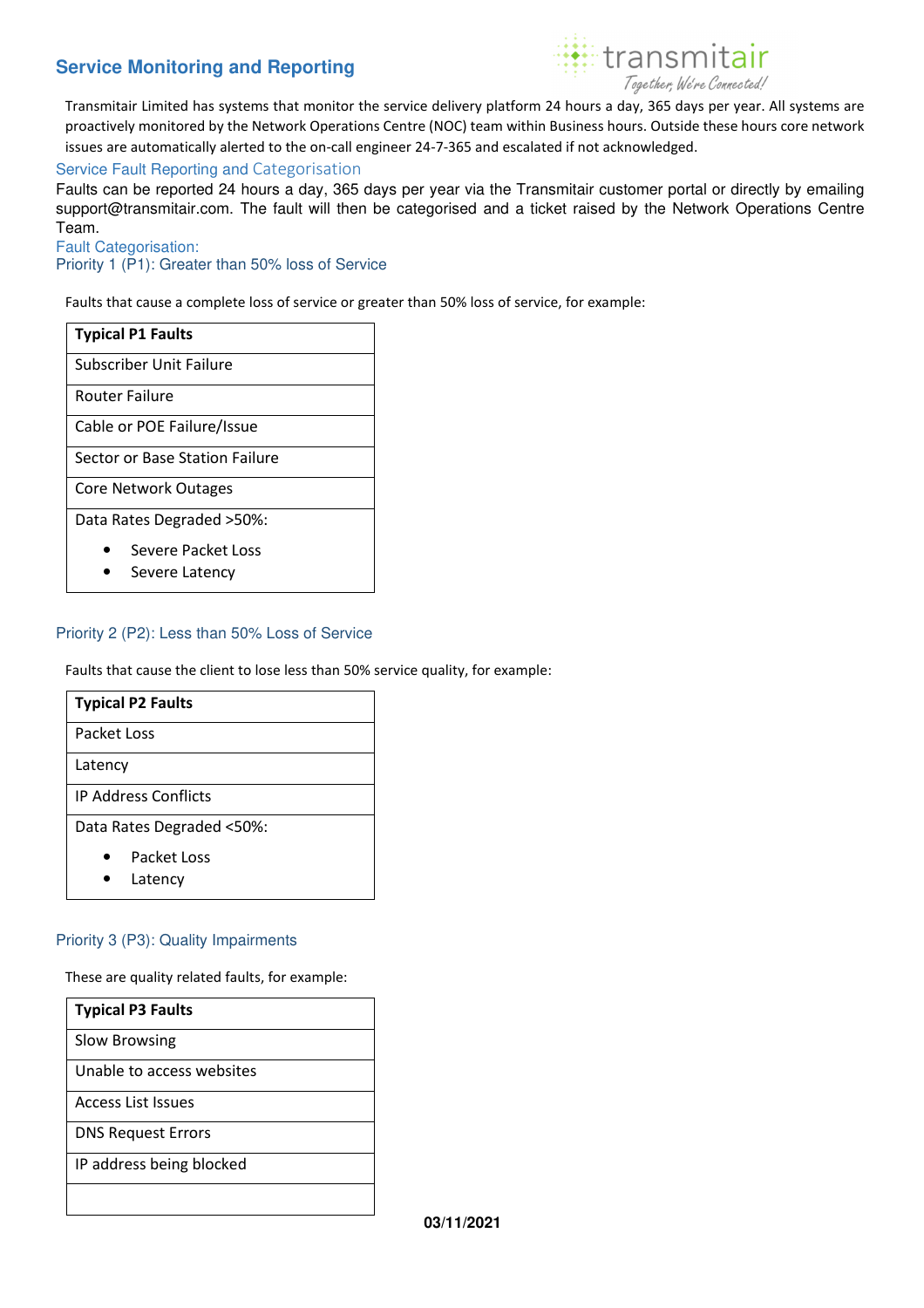### Priority 4 (P4): Minor Faults and Information / Support Requests



These will be minor faults and Customer / Third Party support information requests, for example:

| <b>Typical P4 Faults</b>                |
|-----------------------------------------|
| Unable to access a specific website     |
| Information request to support customer |
| Third Party provider issues             |
| <b>Internal WiFi Issues</b>             |

The Ticket will be closed when the fault is resolved.

Where Transmitair Limited proactively discovers a fault and cannot rectify it remotely the Engineer will raise a Ticket. You will be informed of the situation by the Network Operations Centre.

The Network Operations Centre will update you on the progress of service-affecting faults dependent on the category of fault.

# **Priority Level 1 1 2 3 4 Support Desk** | Instant | Instant | Instant | Instant **NOC Team Manager**  $\vert$  2 hours  $\vert$  4 hours  $\vert$  12 hours  $\vert$  72 hours **Head of Operations** | 4 hours | 8 hours | 24 hours | n/a **Managing Director** | 8 hours | 24 hours | 72 hours | n/a

#### **Escalation of an unresolved fault:**

### **Response Times**

You can email or call Transmitair Limited Network Operations Centre during the business day as follows:

You can call us on our Network Operations Centre number and expect a prompt answer. Our aim is that all calls to our Network Operations Centre within business hours should be answered within 1 minute.

You will be able to speak to a member of our Network Operations Centre Team who will be able to access your account information and services. They will create a Ticket for the issue you've raised depending on your SLA level and / or the fault categorisation.

If necessary, you will be called back by a member of the support team.

The Network Operations Centre team have 24-hour monitoring for any fault affecting the Core Network, Connections to the public Internet and the Base Stations. The Network Operations Centre team will attend to the diagnostics and resolution, except resolutions where daylight is required for safety reasons.

#### **Service Response Times**

(NB: "Response" time stated below means the time after the Ticket has been generated and the first updated response communicated).

| Level           |          | <b>Priority 1</b> | <b>Priority 2</b> | <b>Priority 3</b> | <b>Priority 4</b> |
|-----------------|----------|-------------------|-------------------|-------------------|-------------------|
| <b>Business</b> | Response | 2 hours           | 2 hours           | 4 hours           | 8 hours           |
| Service         |          |                   |                   |                   |                   |